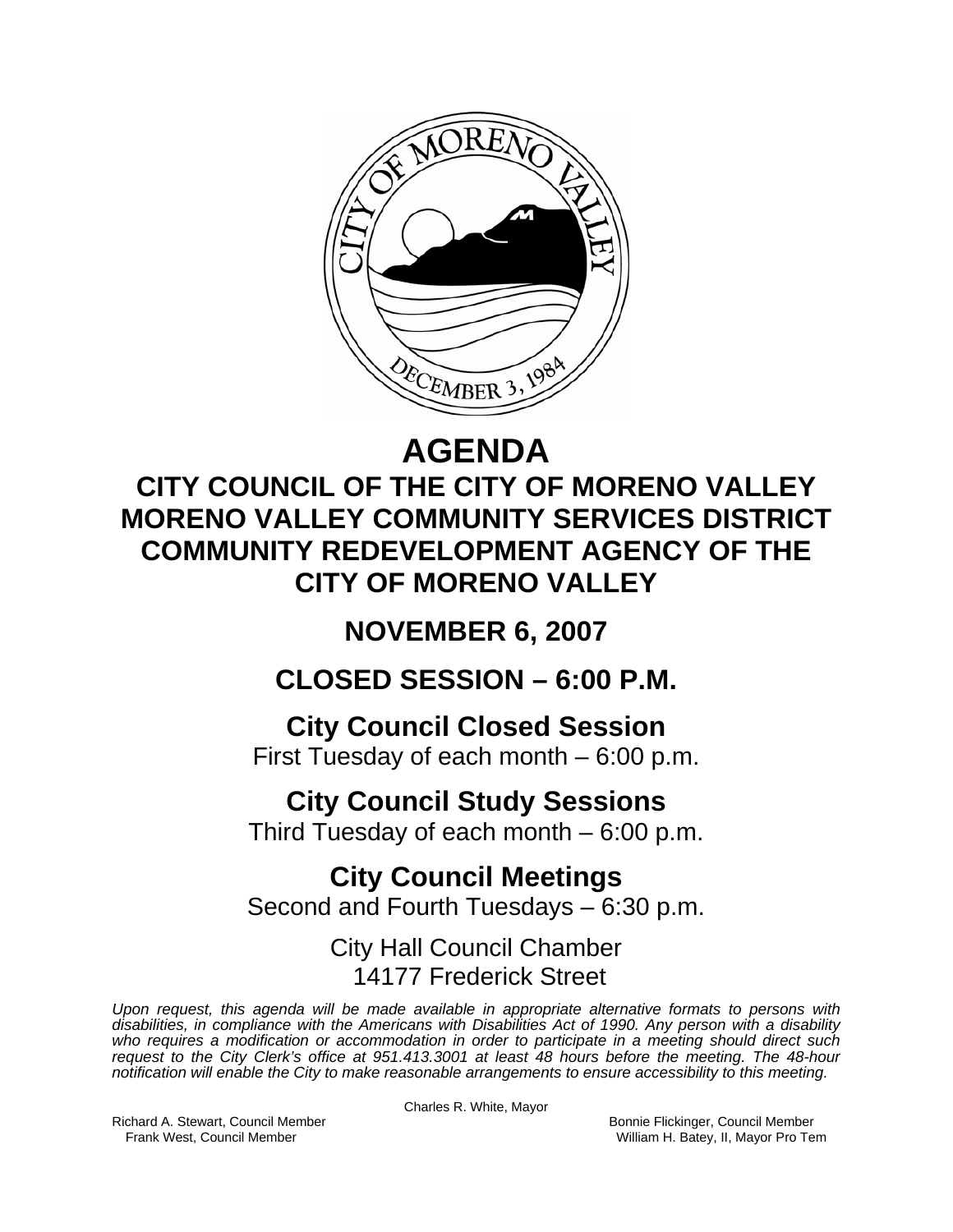#### **AGENDA MORENO VALLEY CITY COUNCIL MORENO VALLEY COMMUNITY SERVICES DISTRICT COMMUNITY REDEVELOPMENT AGENCY OF THE CITY OF MORENO VALLEY CLOSED SESSION – 6:00 P.M. NOVEMBER 6, 2007**

#### **CALL TO ORDER**

#### **ROLL CALL**

### **PUBLIC COMMENTS ON MATTERS UNDER THE JURISDICTION OF THE CITY COUNCIL**

There is a three-minute time limit per person. Please complete and submit a BLUE speaker slip to the City Clerk. All remarks and questions shall be addressed to the presiding officer or to the City Council and not to any individual Council member, staff member or other person.

#### **CLOSED SESSION**

A Closed Session of the City Council of the City of Moreno Valley will be held in the City Manager's Conference Room, Second Floor, City Hall. The City Council will meet in Closed Session to confer with its legal counsel regarding the following matter(s) and any additional matter(s) publicly and orally announced by the City Attorney in the Council Chamber at the time of convening the Closed Session. The Closed Session will be held pursuant to Government Code:

- 1) SECTION 54956.9(a) CONFERENCE WITH LEGAL COUNSEL EXISTING **LITIGATION** 
	- a) Case: *City of Moreno Valley, Community Redevelopment Agency of the City of Moreno Valley v. County of Riverside, et al.*  Court: Riverside Superior Court Case No.: RIC 476473
	- b) Case: *Rados v. City of Moreno Valley* Court: Riverside Superior Court Case No.: RIC 425323
	- c) Case: *Mireles & Beeler v. City of Moreno Valley*  Court: Riverside Superior Court Case No.: RIC 433878